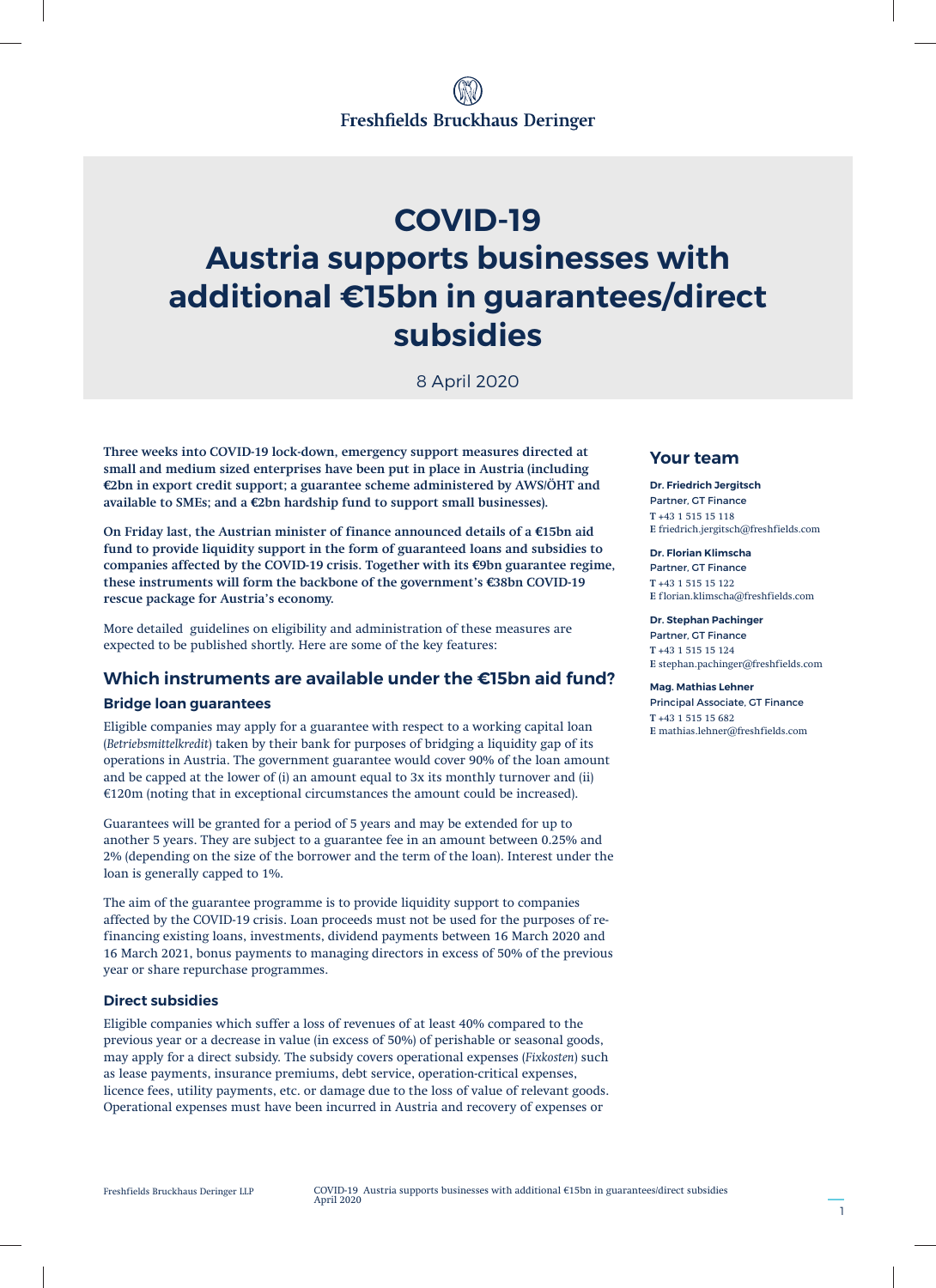losses is capped at €90m per company.

The subsidy will be paid out after the end of the current financial year only (i.e. in many cases, companies will receive cash only after 31 December 2020).

The amount that may be claimed in direct subsidies depends on the actual loss of revenue suffered by the relevant company as a result of the COVID-19 crisis. The loss (as well as the recoverable operating expenses) are determined on the basis of a calculation period starting from 15 March 2020 and ending on the date on which the COVID-19 emergency measures cease to apply, as follows:

| Decrease in revenue | <b>Recoverable expenses</b> |
|---------------------|-----------------------------|
| 0% to 40%           | <b>None</b>                 |
| $40\%$ to 60\%      | 25%                         |
| 60% to 80%          | 50%                         |
| 80% to 100%         | 75%                         |

It is not yet clear, if and to what extent a loss of value in perishable goods will be taken into account for the purposes of the above calculation.

Eligible companies are required to mitigate their operational expenses or losses (including by way of requesting lease payment reductions or exercise deferral rights)

# **Eligibility**

Emergency measures under the €15bn aid fund are available to companies which have their place of business and their operations in Austria.

In order to be eligible, the relevant company must have been particularly affected by COVID-19 emergency measures such as mandatory closures, travel restrictions or restrictions on public meetings and must suffer from liquidity problems or from lost revenues and a threat to its economic existence, respectively.

When a public limited company (*Aktiengesellschaft*) applies for bridge loan guarantees, it will neither be permitted to make dividend distributions between 16 March 2020 and 16 March 2012 nor to make bonus payments to its managing directors in excess of 50% of the previous year.

A company which claims a direct subsidy must undertake to specifically take into account the preservation of jobs and to exercise best efforts to reduce their operating expenses, mitigate their losses and preserve jobs in Austria. Any company which had more than 250 employees as of 31 December 2019 and which has laid off staff rather than making use of COVID-19 short-work measures (*Kurzarbeit*) is not eligible for direct subsidies.

Financial services providers (credit and financial institutions; etc) and insurance companies are excluded from these measures.

## **How to apply for measures under the €15bn aid fund?**

Applications for a bridge loan guarantee should be made through the applicant's bank starting from 8 April 2020 (although we recommend starting a discussion process with the bank as early as possible). Depending on the size of the applicant company, the bank will process the application together with Oesterreichische Kontrollbank (*OeKB*) for large entities, Austria Wirtschaftsservice Gesellschaft mbH (*AWS*) for SMEs or the Österreichische Hotel- und Tourismusbank (*ÖHT*) for the tourism sector. The guarantee itself will be provided by the COVID-19 Finanzierungsagentur des Bundes GmbH (*COFAG*), a newly established subsidiary of the state-owned Austrian divestment holding (*ABBAG*).